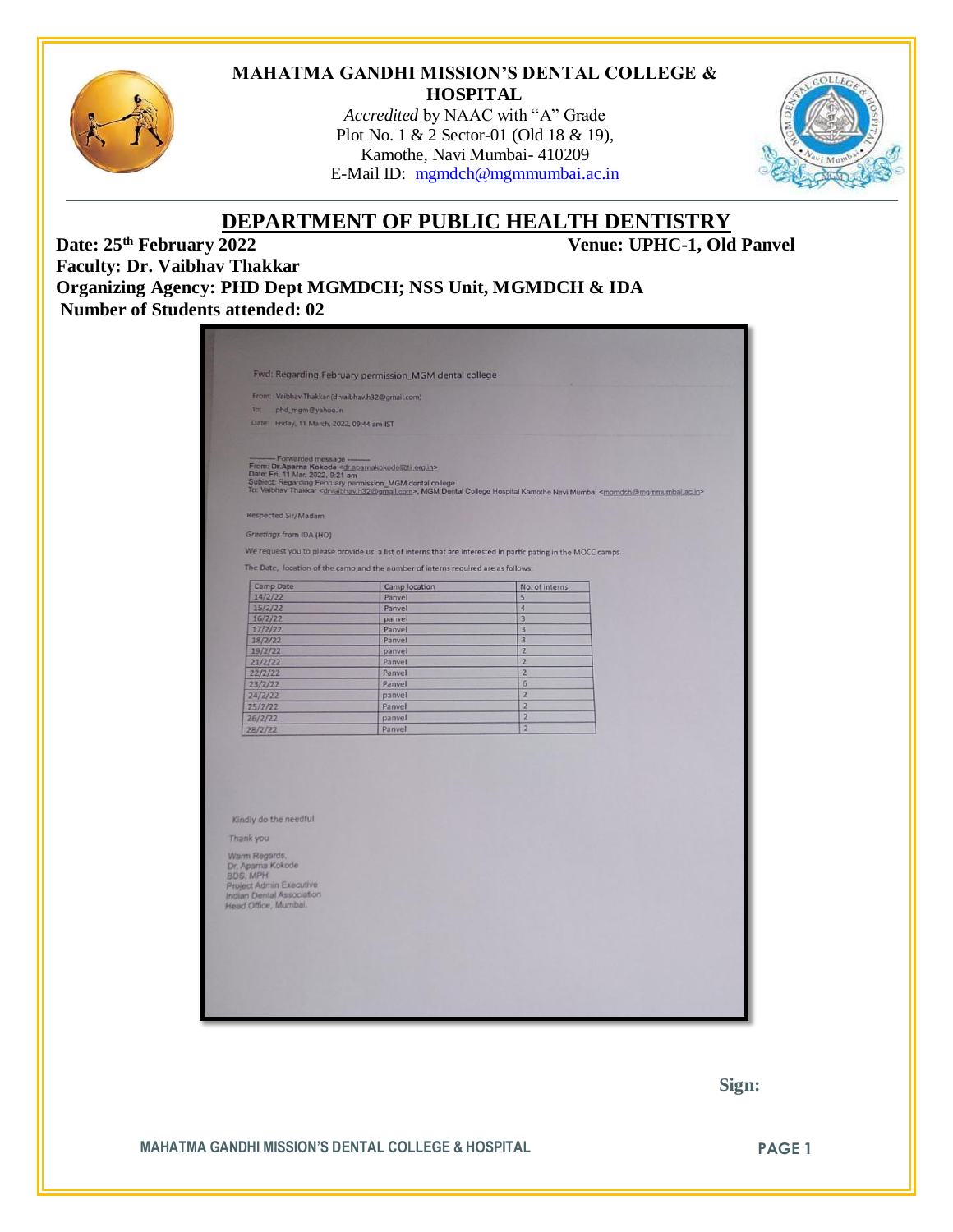#### **Health Education awareness camp – 'Introduction to Pediatric Dentistry' at UPHC -1 Old Panvel**

 MGM Dental College in association with IDA constantly takes efforts of extending the oral health care to the community. The oral care initiative was also extended to patients at **UPHC-1, Old Panvel** with the intention of creating awareness and providing oral health care to the patients.

### **Aim and objective:**

- 1. To assess the oral health status of patients and to provide necessary Dental treatment.
- 2. To educate them and create awareness about oral health.

#### **Method**:

A type III examination was carried out with the use of mouth mirror and probe in day light. All the patients were assessed for oral health status and were explained the need to get the problems corrected. The patients were made aware of the existing dental problems and preventive measures were explained.

**Observations:** A total of 29 patients were examined for various dental problems. Those requiring extensive treatment were referred to MGM Dental College and Hospital, Kamothe.

| <b>Condition</b> | No. of             | <b>Percentage</b> |
|------------------|--------------------|-------------------|
|                  | <b>individuals</b> | $\frac{0}{0}$     |
| Dental caries    | 20                 | 68.9%             |
| Gingivitis       | 5                  | 17.2%             |
| Missing          |                    | 10.3%             |
| Malocclusion     |                    | 3.4%              |

#### **Oral health status:**



#### **Interpretation and conclusion:**

 **Dental caries is the most common problem among the patients followed by gingivitis.**

**Oral health education and prevention strategies should be implemented in order to reduce the disease burden among these patients.**

 **Sign:**

**MAHATMA GANDHI MISSION'S DENTAL COLLEGE & HOSPITAL PAGE 2**